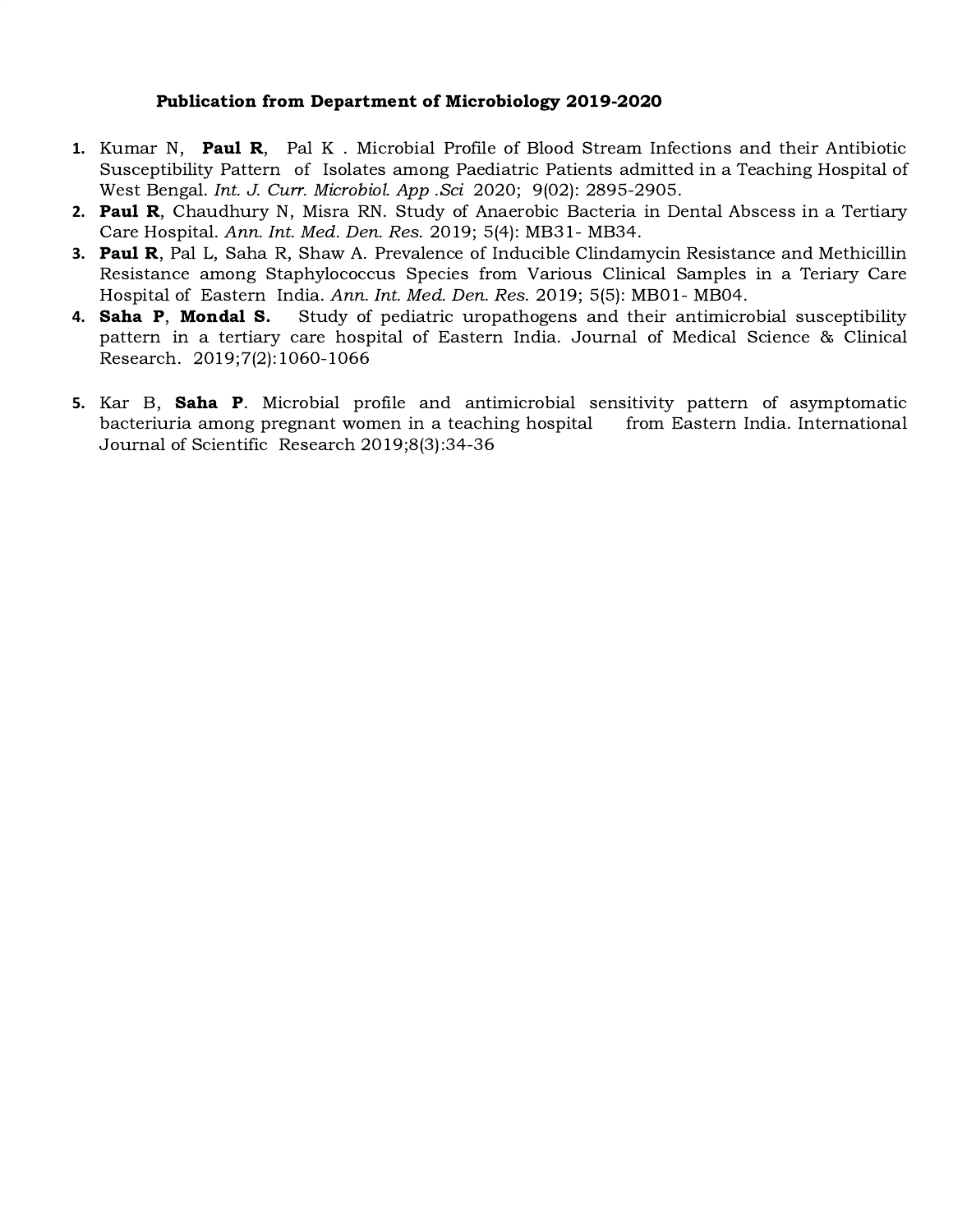## Department of Biochemistry

## AWARD/ HONOUR

Travel Award by Immunology Foundation for 15<sup>th</sup> APFCB at Jaipur, 2019

## Publications

## Book

Vasudevan DM, Das SK (2006) Practical Textbook of Biochemistry for Medical Students. Jaypee Brothers, New Delhi:  $2<sup>nd</sup>$  Edition: 2013- 3<sup>rd</sup> Edition: 2019

## General Write Up

Preface: "Molecular Diagnostics and Therapeutics": Indian J Biochem Biophys, 2020, 57(2): 122-123

## Papers

- 1. Das U, Saha T, Ghosh R, Das SK. Trianthema portulacastrum: Traditional Medicine in Healthcare and Biology. Indian J Biochem Biophys, 2020; 57 (2): 127-145
- 2. Singha I, Saxena S, Gautam S, Das SK. Grape Extract Protect against Ionizing Radiation-induced DNA Damage. Indian J Biochem Biophys. 2020; 57 (2): 219-227
- 3. Saha T, Das SK. Increased Erythrocyte Osmotic Fragility in Hypothyroidism. Indian J Biochem Biophys. 2020; 57 (2): 213-218.
- 4. Saha MM, Das SK, Mukhyopadhyay M, Bhattacharrya M. A Prospective study to evaluate the demographic variation of Gender Independent Sequences in Cell free Fetal DNA (cffDNA) concentration and to predict pregnancy outcomes by non-kit based economical method. Indian J Biochem Biophys. 2020; 57 (2): 185-191.
- 5. Das SK. Open Access Opaque Policy. J W B Univ Health Sc. 2020 (Accepted).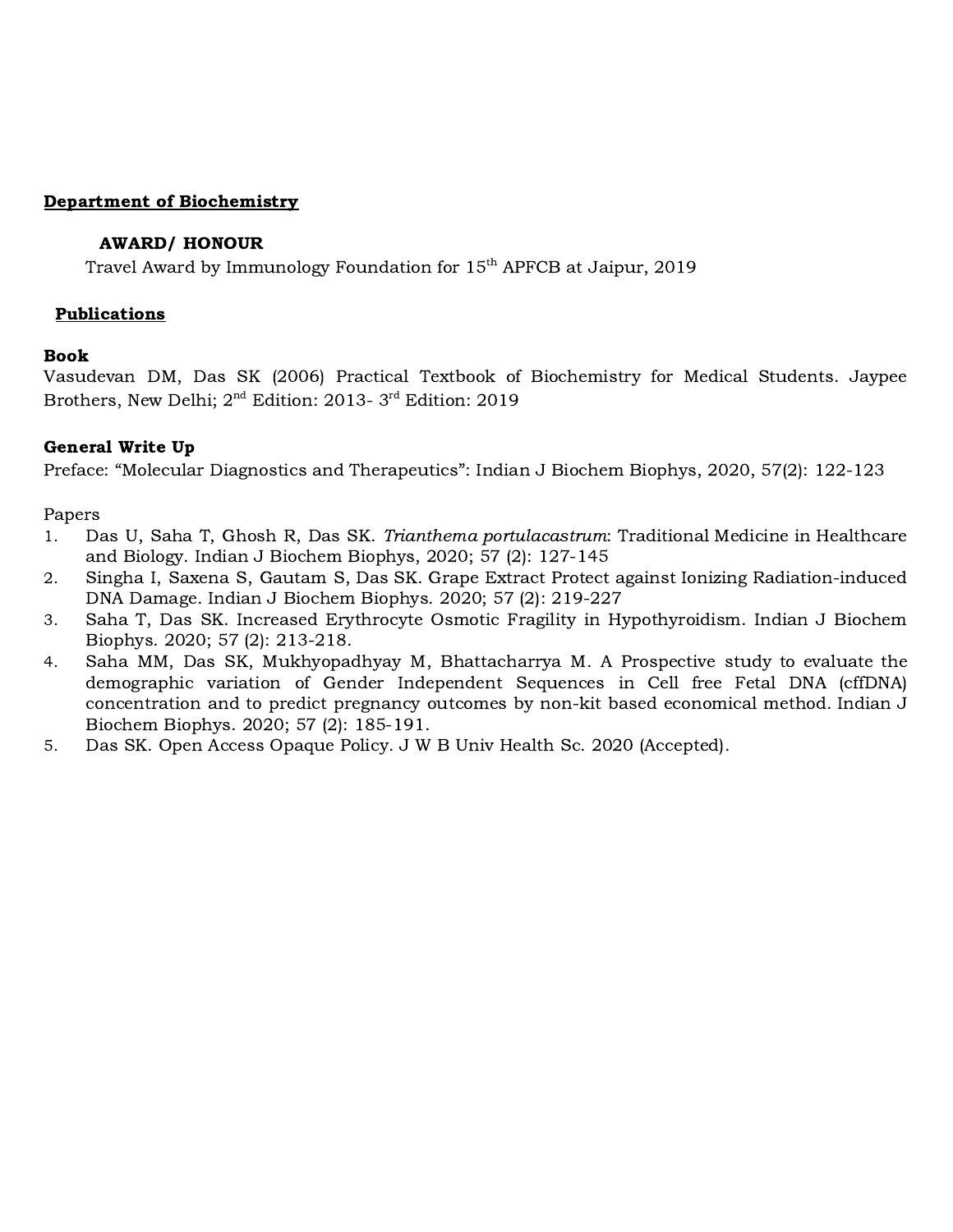# PUBLICATIONS – DR. KAUSTAV CHAKRABORTY (LAST 1 YEAR) DEPT. OF PSYCHIATRY

#### A. Chapters in Books / Books

- 1) **Chakraborty K.** Recent advances in drug treatment of chronic depression. In: Different Strokes Advancing frontiers of Psychiatric Therapeutics. Editor: Singh P. Kazipur, Patna: Publication Committee, Indian Psychiatric Society, Laser Printers; 2019 .p. 151-164
- 2) Chakraborty K, Bhattacharyya R, Neogi R, editors. West Bengal: Its Contribution to Indian Psychiatry. New Delhi: Jaypee Brothers Medical Publishers; 2020.

#### B. Papers in National Journals(\*\* PUBMED INDEXED)

- 1) \*\*Bhattacharyya R, Chakraborty K, Sen A, Neogi R, Bhattacharyya S. A comparative study of temperamental, behavioral, and cognitive changes in thalassemia major, thalassemia minor, and normal population. Indian J Psychiatry 2019; 61:618-22.
- 2) \*\*Bhide A, Chakraborty K. General principles for psychotherapeutic interventions in children and adolescents. Indian J Psychiatry 2020;62:S299-318.
- 3) \*\*Bhattacharyya R, Chakraborty K.Depression, sexual dysfunction and medical comorbidities in young adults having nicotine dependence. Ind J Com Med 2020 (accepted, in press)
- 4) \*\*Chakraborty K, Chatterjee M. Psychological Impact of COVID-19 pandemic on general population in West Bengal: a cross-sectional study. Indian J Psychiatry 2020 (accepted, in press)
- 5) \*\*Grover S, Sahoo S, Mehra A, Avasthi A, Tripathi A, Subramanyam A, Pattajoshi A, Prasad Rao G, Saha G, Mishra KK, Chakraborty K, Rao NP, Vaishnav M, Singh OP, Dalal PK, Chadda R, Gupta R, Gautam S, Sarkar S, Rao TSS, Kumar V, Janardran Reddy YC. Psychological impact of Lockdown 'as COVID-19 social distancing strategy': An online Survey from India. Indian J Psychiatry 2020 (accepted, in press)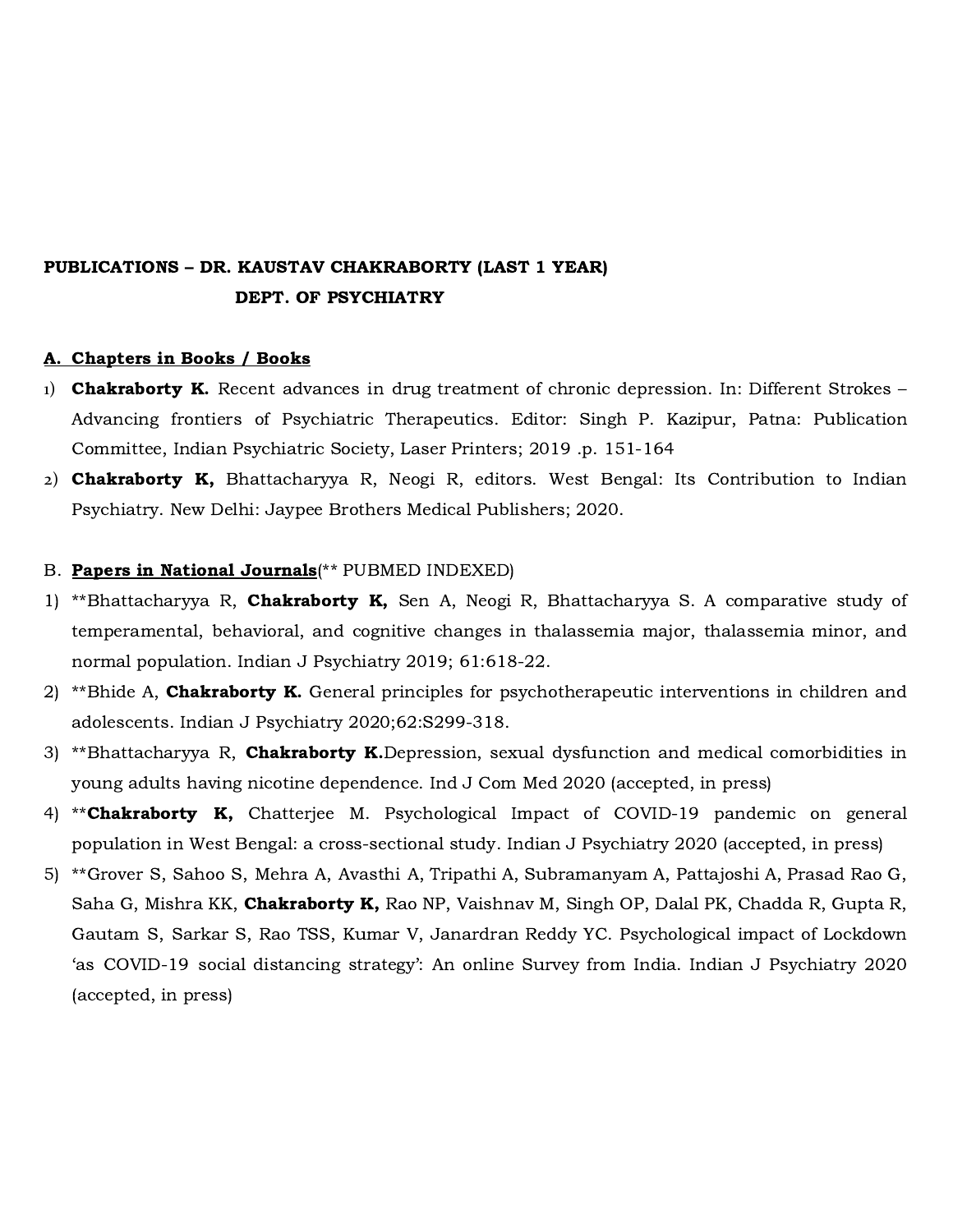PUBLICATION FROM DEPARTMENT OF FMT

#### 2019

Bandyopadhyay S, Kundu A, Bhattacharjee A, Lahiri A, Adhya S. Socio-Demographic Profile and Reported Circumstances of Death among Female Burn-Victims: Experience from a Tertiary Care Hospital, Kolkata. IOSR JDMS. 2019; 18(2/8):56-59.

#### 2018

Chanda D, Guha Thakurta T, Adhya S. Dactylographic Pattern and Its Relationship with ABO-Rhesus Blood Group. IOSR JDMS. 2018;17(3/VII):65-68. Chowdhury B, Shee B, Adhya S. Medicolegal Study on Death from Poisoning. IOSR JDMS. 2018;

17(4/IX):22-26.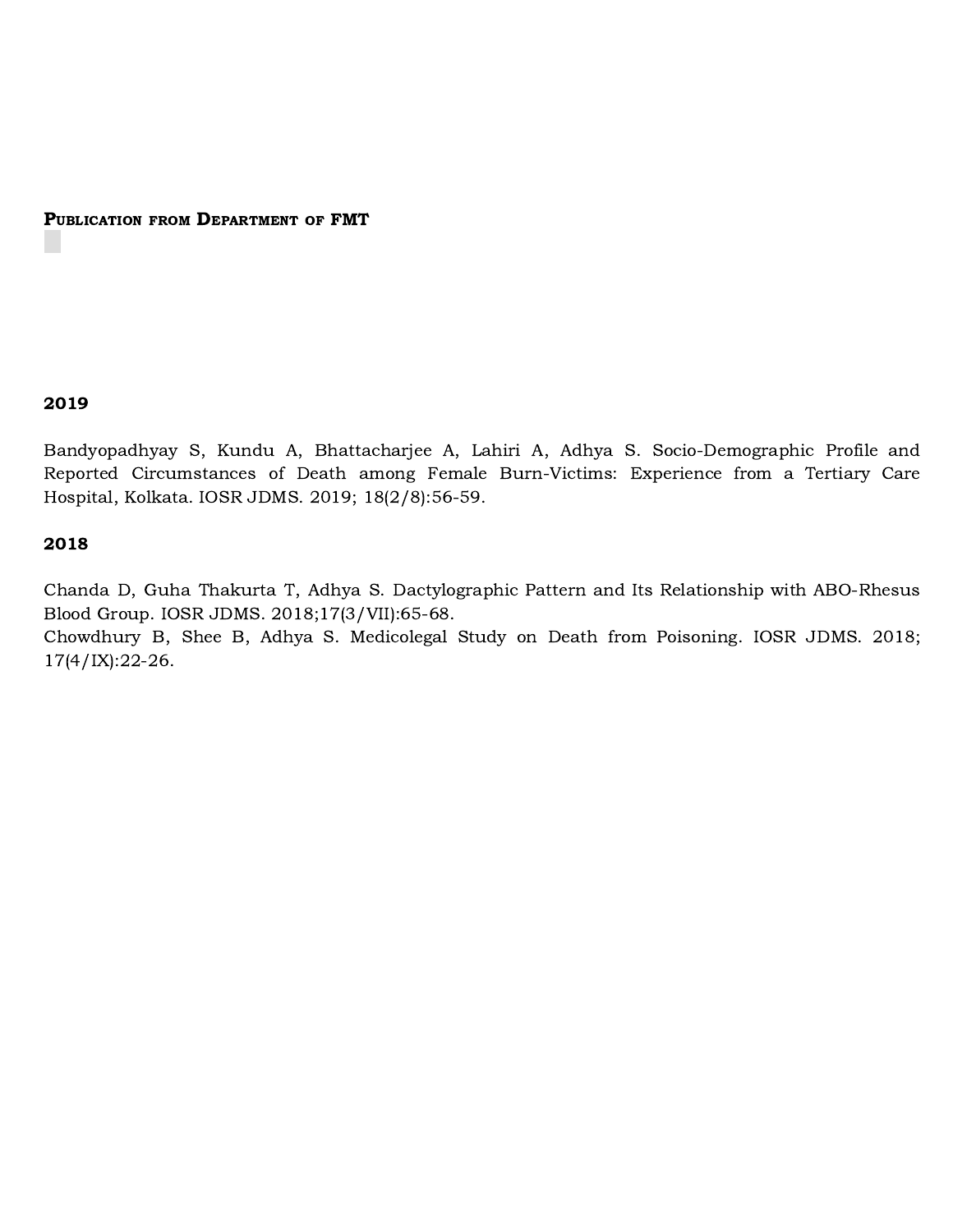## Publication from Department of General Medicine

## paper presentation in last one year

Epidemiological profile of esophageal cancers in Gangetic areas of West Bengal - JIACM 2012 Immune reconstitution inflammatory syndrome associated with acquired immunodeficiency syndrome - Journal of Medical Case reports 2011

Heart Failure and Acquired Immune Deficiency Syndrome - Report of Two cases, JIMA A study of dyslipidemia in subclinical hypothyroidism – JIMA

## Publications

A study to evaluate the conditions leading to diagnosis of type 2 diabetes in men in a medical college - Medpulse International Journal of Medicine - Volume 12 , 2019

Recent trends of GI symptoms in diabetic population in Eastern India - An Original Article-International Journal of Research and review – 2019

A retrospective descriptive study of snake bites in the medicine wards of Alipurduar - JIMA 2019 An observational study of prevalence of frailty in elderly from Eastern India from April 2018 to September 2019 - JIMA 2019